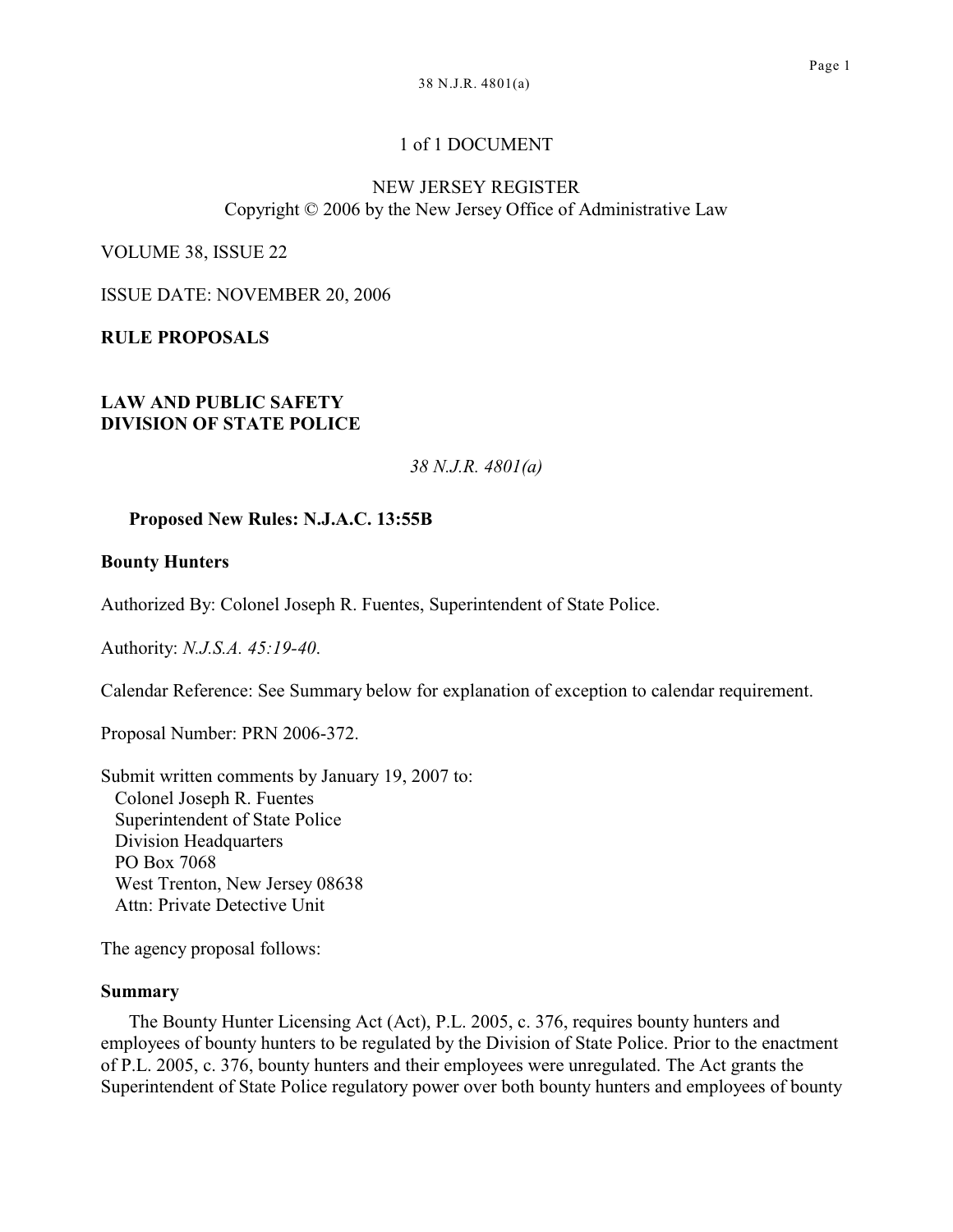hunters in order to ensure greater accountability and integrity within the bounty hunter industry, to ensure greater protection of individual rights and to further public welfare and safety.

Under the provisions of the law, a person seeking to engage in the business of, offer to perform, or perform the functions, activities or services of a bounty hunter must complete an application for a bounty hunter license on a form provided by and in a manner prescribed by the Superintendent, must pass a criminal history record background check, and must pay a fee established by rule.

Under the provisions of the law, licensed bounty hunters who wish to employ a person to assist the licensee in the licensee's work and in the conduct of the licensee's business must register the prospective employee with the Division of State Police and pay a fee established by rule. Prospective employees of licensed bounty hunters would also be required to pass a criminal history record background check.

P.L. 2005, c. 376, also requires that persons seeking to be licensed as bounty hunters must have:

1. At least five years of law enforcement experience as a law enforcement officer with an organized law enforcement agency;

2. Five years experience as a licensed private detective;

3. At least five years investigative employment by a licensed private detective; or

4. Engaged in the business of or performed the functions, activities or services of a bounty hunter, or have held a business out to be that of a bounty hunter for at least five years prior to February 1, 2007, provided that they submit an application to the Superintendent before April 1, 2007, and complete a bounty hunter training course in accordance with these rules.

P.L. 2005, c. 376, empowers the Superintendent, among other things, to:

1. Establish minimum requirements for persons seeking to be licensed as bounty hunters;

2. Establish procedures for the licensing of bounty hunters;

3. Establish procedures for the registration of employees of licensed bounty hunters; and

4. Investigate and conduct criminal history background checks on persons seeking to be licensed as bounty hunters and persons seeking employment by licensed bounty hunters.

CHAPTER 55B REGULATION OF BOUNTY HUNTERS

SUBCHAPTER 1. GENERAL PROVISIONS

13:55B-1.1 Purpose

The rules of this chapter are promulgated by the Superintendent in order to implement the Bounty Hunter Licensing Act (Act), P.L. 2005, c. 376. The Act provides, among other things, that there be procedures for the licensing of bounty hunters, including owners and operators of companies engaged in performing the functions, activities or services of bounty hunters, and employees, agents, associates and subcontractors of those companies who perform any of the functions, activities or services of bounty hunters, as defined by the Act.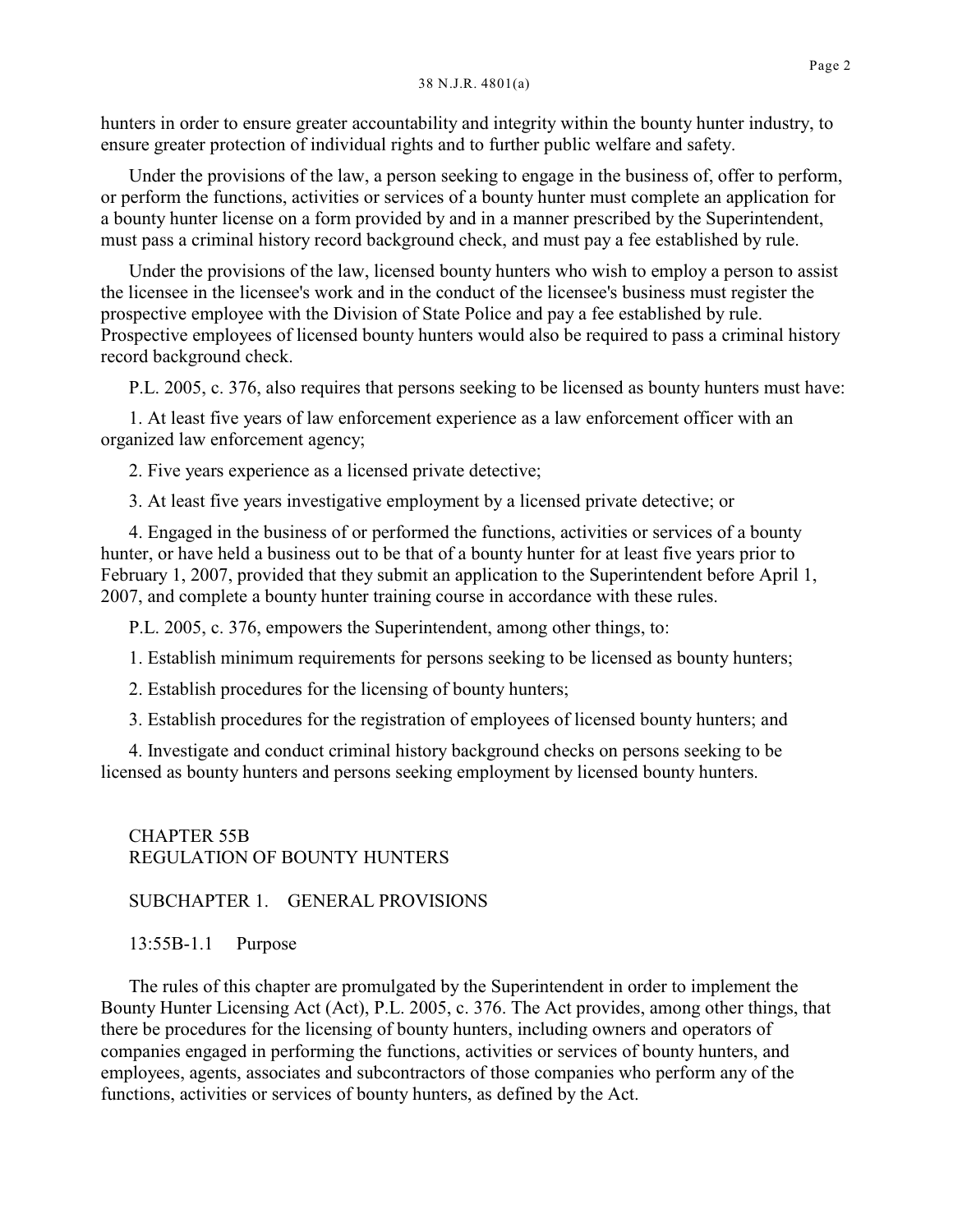### 13:55B-1.2 Scope and application

(a) The rules of this chapter shall apply to all bounty hunters, as defined under N.J.A.C. 13:55B-1.3, and to all employees of bounty hunters whose functions are limited to clerical and administrative functions, or otherwise performed exclusively at the licensee's principal place of business or other places of business, that is, offices, sub-agencies, branches, home offices, utilized by the licensee.

(b) The rules of this chapter shall not be construed to confer upon bounty hunters any law enforcement powers, including the right to use force when apprehending suspects. Any bounty hunter who enters any premises or dwelling without license or privilege or who employs the use of unlawful force in engaging in or assisting in the apprehension, arrest, detention, confinement, surrender, securing or surveillance of any person who has violated the provisions of *N.J.S.A. 2C:29- 7* or has failed to appear in any court of law in this State or any other state, when so required by law, or has failed to answer any charge, subpoena or court ordered inquiry, when so required by law, shall, in addition to any other criminal penalties provided under law, be guilty of a crime of the fourth degree.

### 13:55B-1.3 Definitions

The following words and terms, as used in this chapter, shall have the following meanings, unless the context clearly indicates otherwise.

"Bounty hunter" means and includes any bail runner, bail recovery agent, bail enforcement agent, fugitive recovery agent, or any other person who, for fee, hire or reward: makes any investigation or investigations as to the location or whereabouts of any person who has violated the provisions of *N.J.S.A. 2C:29-7* or has failed to appear in any court of law in this State or any other state, when so required by law, or has failed to answer any charge, subpoena or court ordered inquiry, when so required by law; or engages in or assists in the apprehension, arrest, detention, confinement, surrender or securing of any such person; or keeps any such person under surveillance.

The term shall mean and include any person who owns or operates any agency, firm, association, corporation or other entity which is organized primarily for the purpose of engaging in any of the above enumerated activities, and to any employee, agent, associate or subcontractor of any such agency, firm, association, corporation or other entity who performs any of the functions, activities or services of a bounty hunter as described in this subsection.

The term shall not mean and include, and nothing in this chapter shall apply to, law enforcement officers of this State, or of any political subdivision of this State, while in the actual performance of their duties, nor to officers or employees of any law enforcement agency of the United States or of any state, territory or possession of the United States, while in the actual performance of their duties.

The term shall not mean and include, an employee of a licensed bounty hunter, whose functions are limited to clerical and administrative functions, or otherwise performed exclusively at the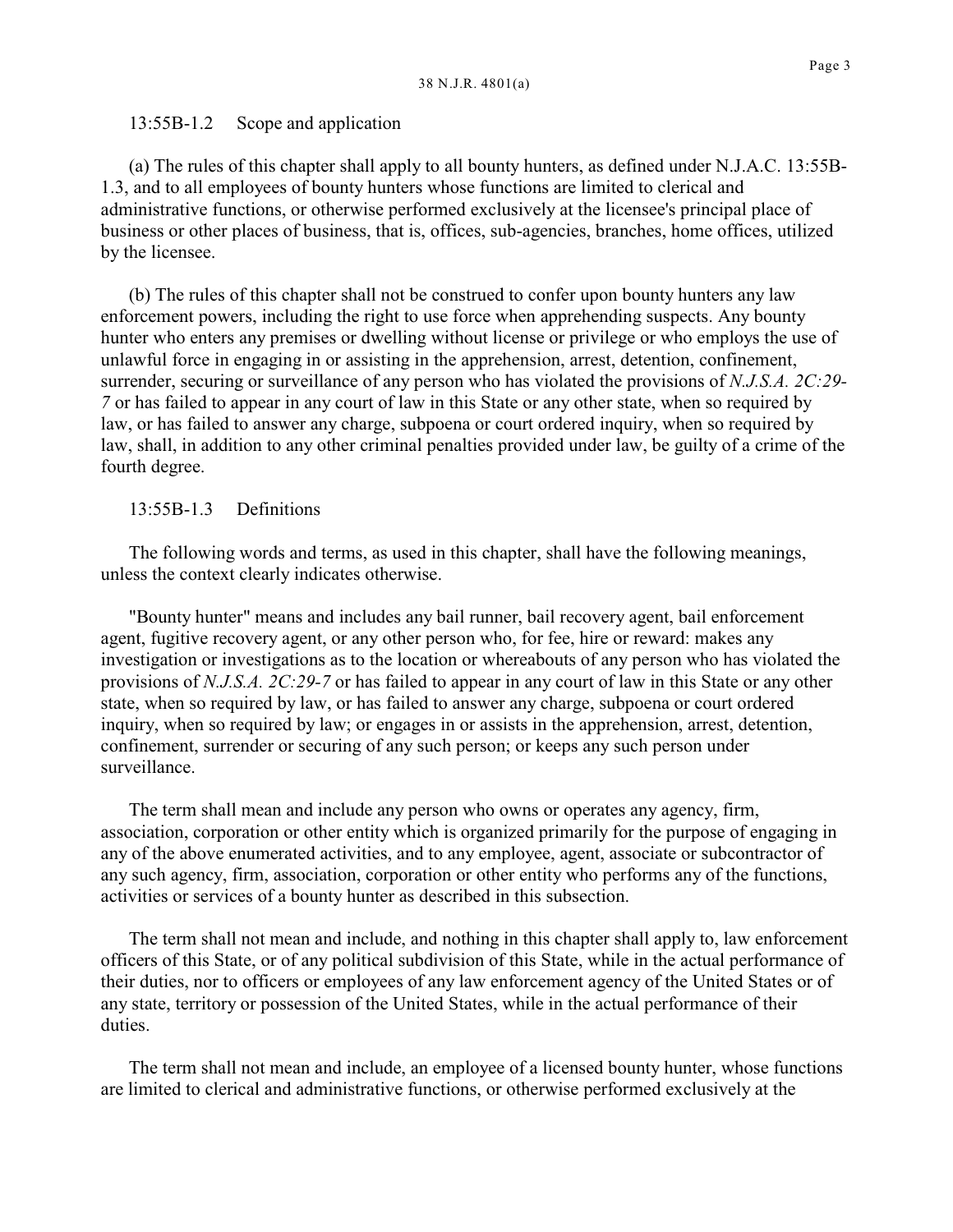licensee's principal place of business or other places of business, that is, offices, sub-agencies, branches, home offices, utilized by the licensee.

"Law enforcement officer" means any person who is employed as a permanent full-time member of any Federal, state, county, or municipal law enforcement agency, department, or division of those governments who is statutorily empowered to act for the detection, investigation, arrest, conviction, detention, or rehabilitation of persons violating criminal laws and statutorily required to successfully complete a training course approved by, or certified as being substantially equivalent to such an approved course, by the Police Training Commission pursuant to P.L. 1961, c. 56 ( *N.J.S.A. 52:17B-66* et seq.).

"Superintendent" means the Superintendent of the Division of State Police in the Department of Law and Public Safety.

SUBCHAPTER 2. LICENSING OF BOUNTY HUNTERS

13:55B-2.1 Minimum qualifications to be a licensed bounty hunter

(a) All persons seeking to be licensed as a bounty hunter shall:

1. Be at least 25 years of age;

2. Be a U.S. citizen, or a naturalized U.S. citizen; and

3. Have at least five years of experience in one of the following:

i. Experience as a law enforcement officer and no longer be employed or attached in any capacity whatsoever to a law enforcement agency;

ii. Experience working as a private detective, licensed under the Private Detective's Act of 1939, *N.J.S.A. 45:19-8* et seq., or subsequent State law, or the laws of any other state; or

iii. Investigative employment working for a private detective, licensed under the Private Detective's Act of 1939 or subsequent State law, or the laws of any other state.

(b) Notwithstanding the requirements of (a)3 above, any person who can document or demonstrate to the satisfaction of the Superintendent that they, for at least five years prior to February 1, 2007, have engaged in the business of or performed the functions, activities or services of a bounty hunter, or has held a business out to be that of a bounty hunter, and who meets the requirements set forth in (a)1 and 2 above, shall be deemed to have met the minimum requirements necessary to become a licensed bounty hunter if that person submits an application to the Superintendent before April 1, 2007, and if that person completes the bounty hunter training course in accordance with N.J.A.C. 13:55B-2.5.

13:55B-2.2 Licensure required to be a licensed bounty hunter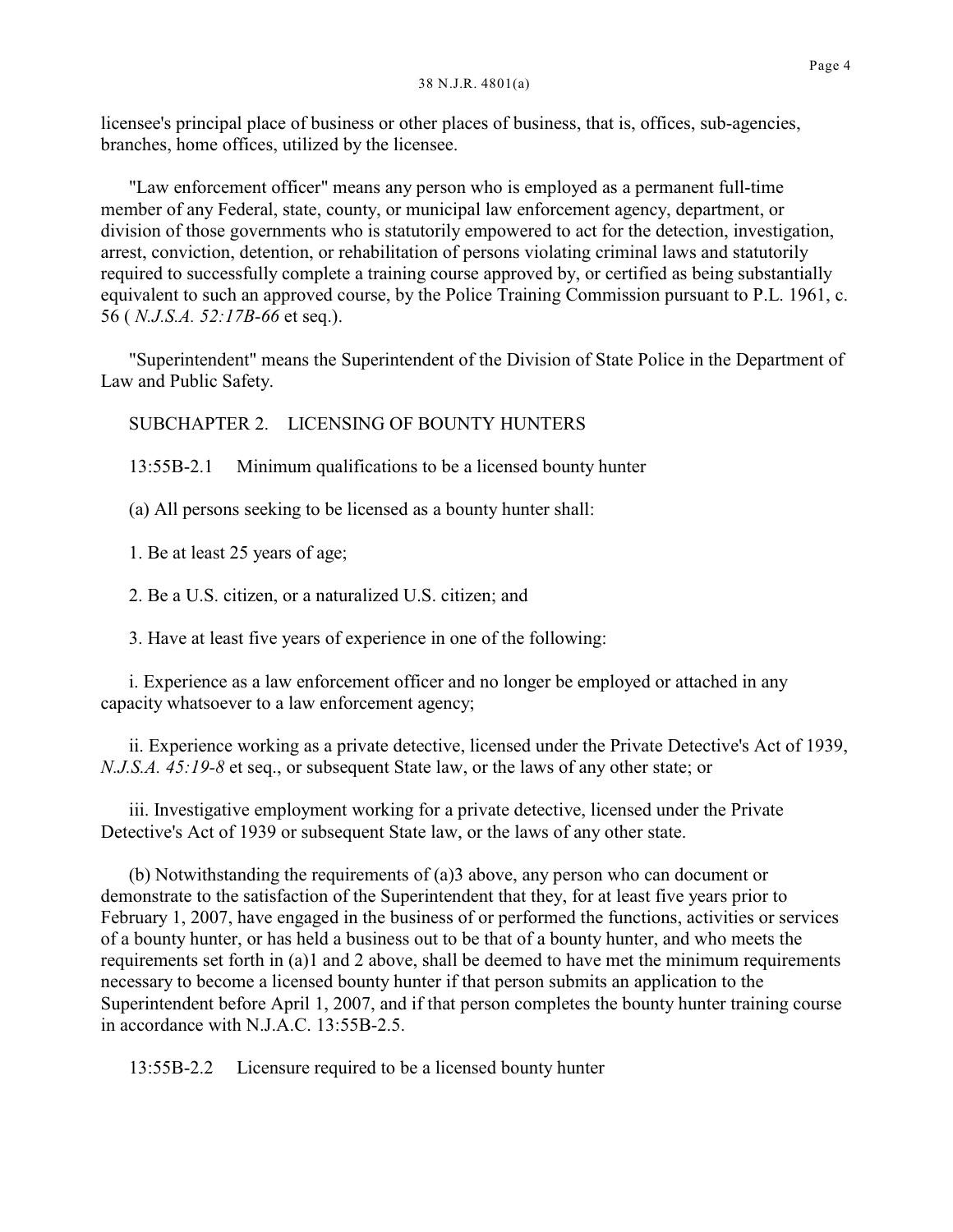No person shall engage in the business of, or perform, or offer to perform, the functions, activities or services of a bounty hunter, or advertise or hold a business out to be that of a bounty hunter after April 1, 2007, unless that person is licensed by the Superintendent as set forth in this chapter. Any person who engages in the business of, or performs, or offers to perform, the functions, activities or services of a bounty hunter, or advertise or hold a business out to be that of a bounty hunter, without first having received a license to do so, shall be guilty of a crime of the

### 13:55B-2.3 Application for a bounty hunter's license

fourth degree.

(a) Any person wishing to engage in the business of, or perform, or offer to perform, the functions, activities or services of a bounty hunter, or advertise or hold a business out to be that of a bounty hunter, shall complete an application for a bounty hunter license on a form provided by and in a manner prescribed by the Superintendent. The application shall contain information required by the Bounty Hunter Licensing Act, any supporting documentation requested by the Superintendent, and the written approval of not less than five reputable citizens who have known the applicant for at least three years preceding the date of application and who shall certify that the applicant is a person of good moral character and behavior.

(b) Each application submitted by a person wishing to engage in the business of, or perform, or offer to perform, the functions, activities or services of a bounty hunter, or advertise or hold a business out to be that of a bounty hunter, shall contain the location of the applicant's proposed principal place of business and the location of any other places of business, that is, offices, subagencies, branches, home offices, to be utilized by the applicant.

(c) Each applicant seeking to engage in the business of, or perform, or offer to perform, the functions, activities or services of a bounty hunter, or advertise or hold a business out to be that of a bounty hunter, shall submit a non-refundable application fee of \$ 300.00 along with a completed application to the Superintendent.

(d) Each applicant seeking to engage in the business of, or perform, or offer to perform, the functions, activities or services of a bounty hunter, or advertise or hold a business out to be that of a bounty hunter, shall submit fingerprints and a written consent for a criminal history background check in a manner prescribed by the Superintendent. The person seeking the license shall bear the cost for the criminal history background check, including all costs of administering and processing the check, as required by *N.J.A.C. 13:59*.

(e) Any person wishing to engage in the business of, or perform, or offer to perform, the functions, activities or services of a bounty hunter, or advertise or hold a business out to be that of a bounty hunter, who makes a false statement in, or knowingly omits any material information from, an application as required by this chapter, shall be subject to civil and/or criminal penalties as specified by the Bounty Hunters Licensing Act.

13:55B-2.4 Issuance of a bounty hunter license and a bounty hunter identification card

(a) The Superintendent, after examination of the application and such further inquiry and investigations as the Superintendent shall deem proper as to the good character, competency, and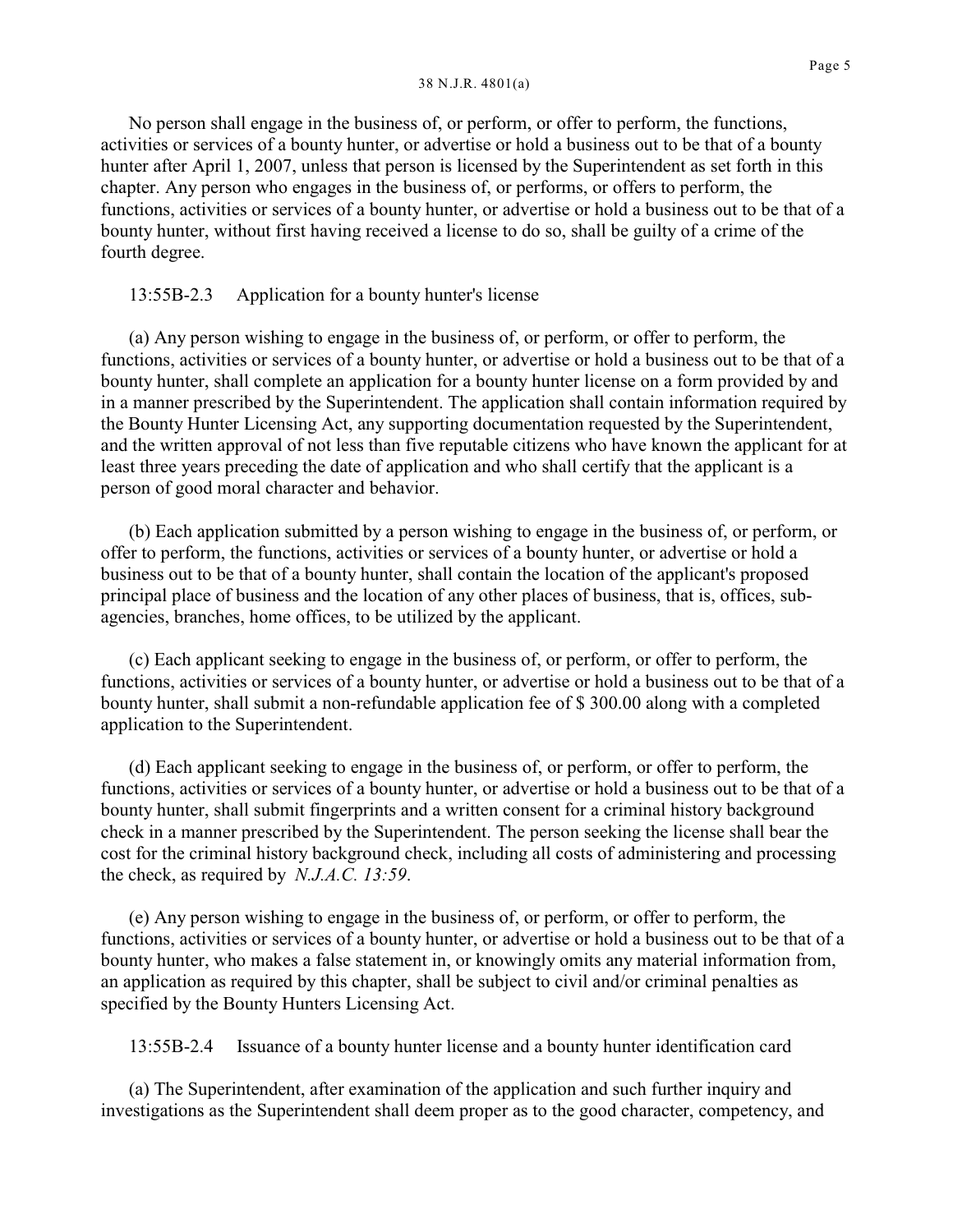integrity of the applicant, shall advise the applicant whether their application for a bounty hunter license has been approved or denied.

(b) If an application for a bounty hunter license is approved, the Superintendent shall issue a bounty hunter license and a bounty hunter identification card to the applicant, which shall be valid for two years, except that an applicant who has applied for a bounty hunter license pursuant to N.J.A.C. 13:55B-2.1(b) shall be issued a temporary bounty hunter license and a temporary bounty hunter identification card valid for 90 days during which time the applicant must complete an approved bounty hunter training course as required by N.J.A.C. 13:55B-2.5.

13:55B-2.5 Completion of an approved bounty hunter training course required

(a) An applicant who has applied for a bounty hunter license pursuant to N.J.A.C. 13:55B-2.1(b) shall complete a bounty hunter training course in accordance N.J.A.C. 13:55B-3.1(a) and (b) within 90 days of receiving a temporary bounty hunter license and temporary bounty hunter identification card, unless granted an extension pursuant to (b) below.

(b) An applicant who has applied for a bounty hunter license pursuant to N.J.A.C. 13:55B-2.1(b) may request an extension of time, in writing, from the Superintendent, if he or she has not completed the required bounty hunter training course prior to the expiration of the temporary certificate of registration issued pursuant to N.J.A.C. 13:55B-2.4. Requests for extensions will be approved or denied on a case-by-case basis, depending upon the circumstances that prevent a person from completing the required bounty hunter training course in a timely manner.

(c) An applicant who has applied for a bounty hunter license pursuant to N.J.A.C. 13:55B-2.1(b) shall complete a bounty hunter training course established by the Superintendent. Upon completing the bounty hunter training course, the Superintendent shall issue a bounty hunter license and a bounty hunter identification card to the applicant, which shall be valid for two years.

(d) Any applicant who has applied for a bounty hunter license pursuant to N.J.A.C. 13:55B-2.1(b) who has not completed a bounty hunter training course in accordance N.J.A.C. 13:55B-3.1 within 90 days of receiving a temporary bounty hunter license and temporary bounty hunter identification card, and has not received an extension pursuant to (c) above, shall immediately cease performing the functions, activities or services of a bounty hunter or advertising or holding a business out to be that of a bounty hunter.

13:55B-2.6 Renewal of bounty hunter license

(a) A person holding a valid bounty hunter license who wishes to renew their license for an additional two-year period shall submit an application for renewal on a form provided by and in a manner prescribed by the Superintendent, no later than 60 days prior to the expiration of the current license.

(b) An applicant for renewal of a bounty hunter license shall submit to the Superintendent a non-refundable renewal fee of \$ 200.00.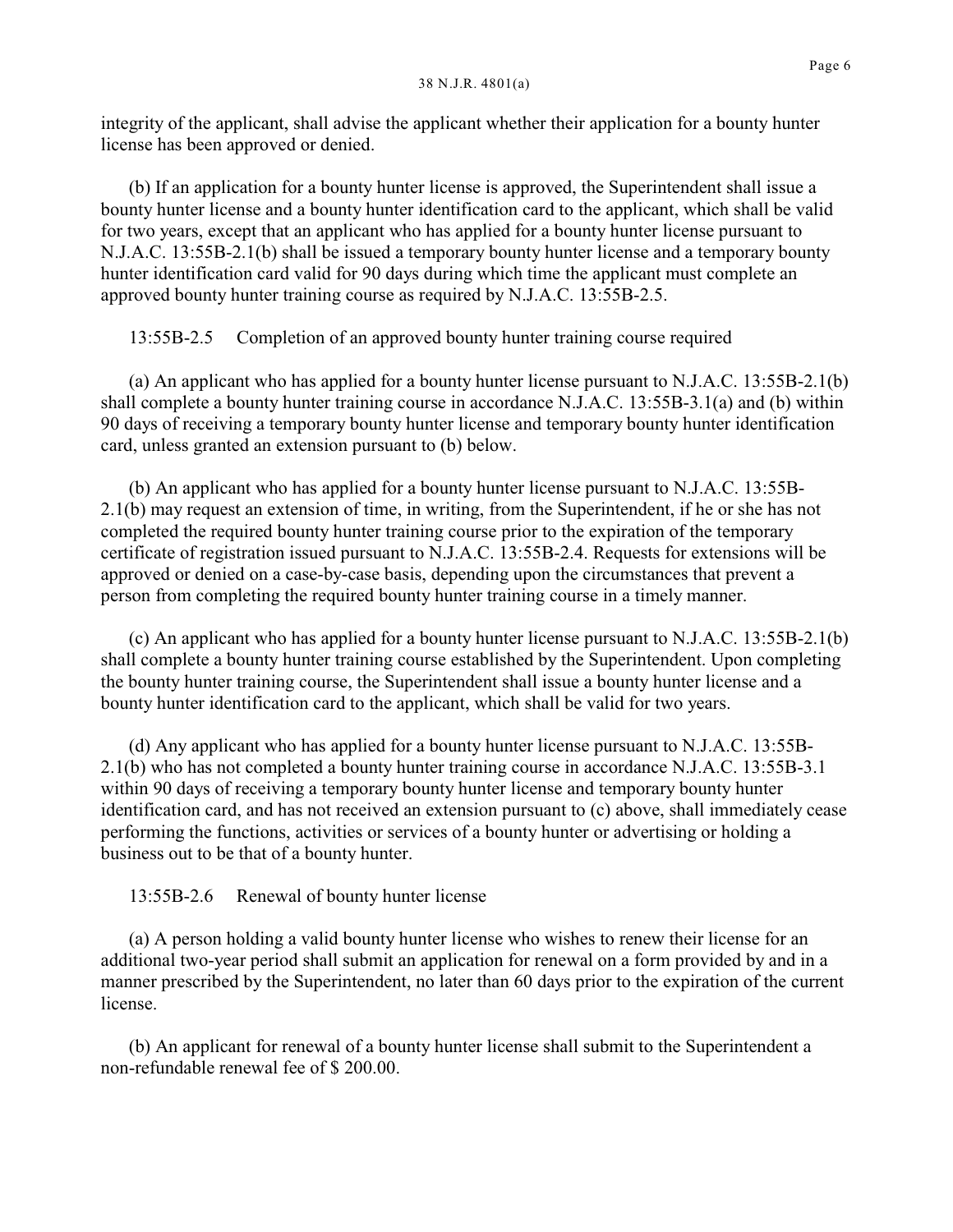(c) An applicant for renewal of a bounty hunter license shall re-submit fingerprints and a written consent for a criminal history background check in a manner prescribed by the Superintendent. The person seeking renewal shall bear the cost for the criminal history background check, including all costs of administering and processing the check, as required by *N.J.A.C. 13:59*.

13:55B-2.7 Denial, revocation, suspension of, or refusal to renew, a bounty hunter license

(a) The Superintendent may deny any initial application for a bounty hunter license, revoke or suspend any current license, or refuse to renew any license, for any of the following reasons:

1. The person holding a bounty hunter license, applying for a license, or applying for renewal of a license, has been convicted of any act or acts, which would be a first, second, third, or fourth degree crime under N.J.S.A. Title 2C, New Jersey Code of Criminal Justice or under the laws of any other state;

2. The person holding a bounty hunter license, applying for a license, or applying for renewal of a license, has been convicted of any crime or offense, in this or any other state, involving the unlawful use, possession, or sale, of a controlled dangerous substance as defined in *N.J.S.A. 2C:35- 2*;

3. The person holding a bounty hunter license, applying for a license, or applying for renewal of a license, has been convicted of any crime or offense, in this or any other state, where certification would be contrary to the public interest, as determined by the Superintendent;

4. The person holding a bounty hunter license, applying for a license, or applying for renewal of a license, is alleged to have violated one of the provisions of *N.J.S.A. 45:19-28* et seq., the Bounty Hunter Licensing Act;

5. The person holding a bounty hunter license, applying for a license, or applying for renewal of a license, has failed to comply with any of the rules in this chapter;

6. The person holding a bounty hunter license, applying for a license, or applying for renewal of a license, has knowingly made a false material statement or omitted information in an application or any other form required by the Superintendent under the rules in this chapter;

7. The person holding a bounty hunter license, applying for a license, or applying for renewal of a license, has demonstrated bad moral character, incompetence, or untrustworthiness; or

8. The Superintendent determines that good cause exists to deny, revoke, suspend, or refuse, renewal of a bounty hunter license in the interest of public safety.

## SUBCHAPTER 3. BOUNTY HUNTER TRAINING COURSE

13:55B-3.1 Bounty hunter training course

(a) An applicant who has applied for a bounty hunter license pursuant to N.J.A.C. 13:55B-2.1(b) must complete a bounty hunter training course established and administered by the Superintendent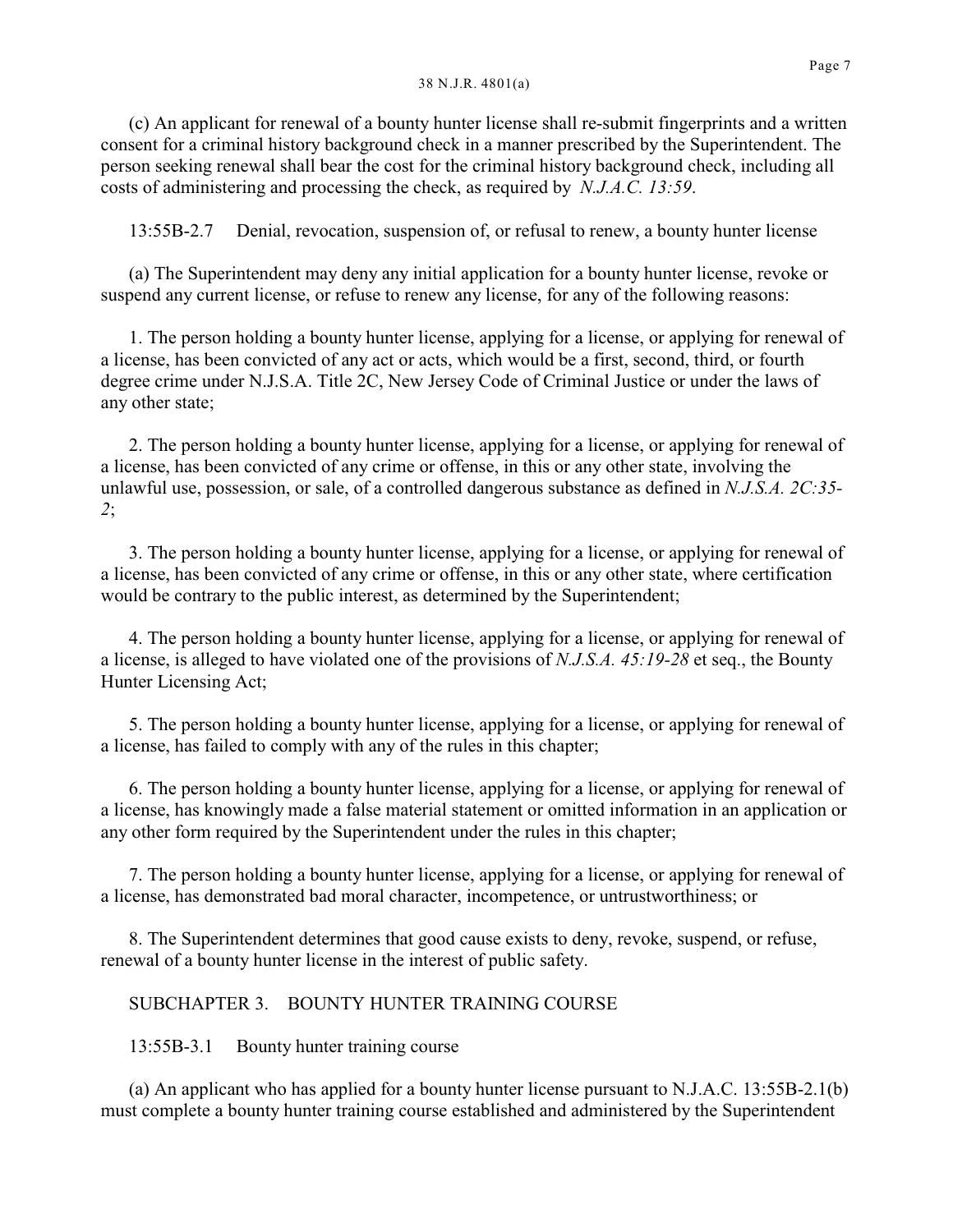within 90 days of receiving their temporary bounty hunter license and temporary bounty hunter identification card unless granted an extension pursuant to N.J.A.C. 13:55B-2.5(c).

(b) The training course shall include, but not be limited to, a minimum of two hours of instruction in each of the following general subject areas:

1. Constitutional law;

2. The criminal justice system;

3. Arrest, search, and seizure;

4. Limits on the use of force;

5. Ethics and professional conduct; and

6. Any other subject areas the Superintendent determines are necessary in the interest of public safety.

SUBCHAPTER 4. REGISTRATION OF EMPLOYEES OF LICENSED BOUNTY **HUNTERS** 

13:55B-4.1 Employees of licensed bounty hunters

(a) Under the Bounty Hunter Licensing Act, licensed bounty hunters may employ as many persons as the licensee may deem necessary to assist the licensee in the licensee's work and in the conduct of the licensee's business, provided that:

1. A person employed to perform any of the functions, activities or services of a bounty hunter as defined in N.J.A.C. 13:55B-1.3, is also licensed as a bounty hunter in accordance with N.J.A.C. 13:55B-2; and

2. A person employed solely for clerical, administrative or other functions, which will be performed exclusively at the licensee's principal place of business or other places of business, that is, offices, sub-agencies, branches, home offices, utilized by the licensee, is registered with the Division of State Police in accordance with N.J.A.C. 13:55B-4.2 and has consented to a criminal history background check in accordance with (b) below.

(b) Any person seeking to be employed by a licensed bounty hunter for clerical, administrative or other functions, which will be performed exclusively at the licensee's principal place of business or other places of business, that is, offices, sub-agencies, branches, home offices, utilized by the licensee, shall submit fingerprints and a written consent for a criminal history background check in a manner prescribed by the Superintendent. The employee shall bear the cost for the criminal history background check, including all costs of administering and processing the check, as required by *N.J.A.C. 13:59*.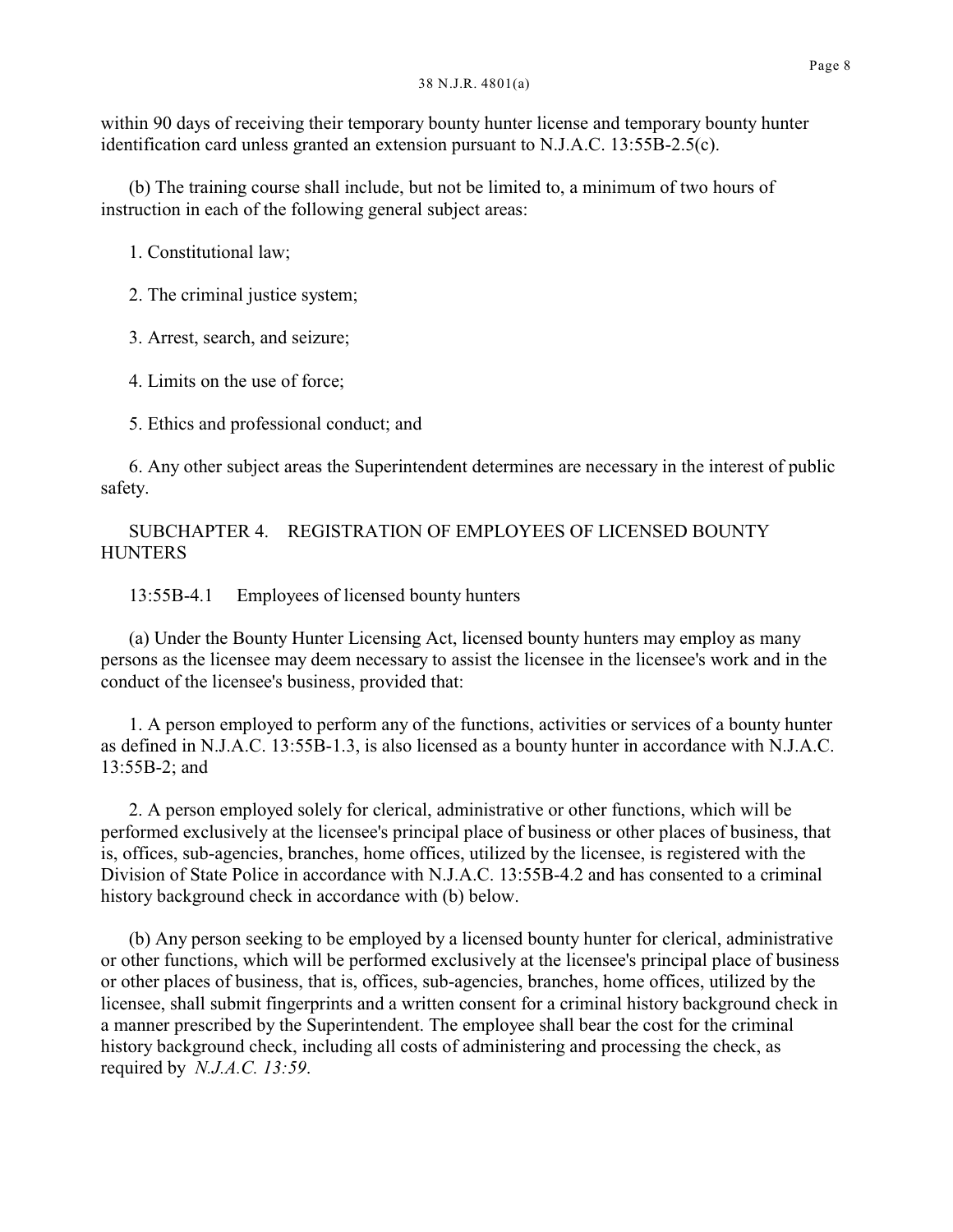(c) A licensed bounty hunter shall require that each employee executes and furnishes a signed and notarized "employee statement" on a form provided by and in a manner prescribed by the Superintendent. The employee statement shall set forth the employee's full name, residence, place and date of birth and such other information as the Superintendent shall require.

1. A person who makes a false statement in, or knowingly omits any material information from, an "employee statement" as required by this section, shall be subject to civil and/or criminal penalties as specified by the Bounty Hunters Licensing Act.

2. The "employee statement" will be retained in safekeeping by the employing licensed bounty hunter and shall be accessible to the Superintendent at all times.

13:55B-4.2 Registration of employees with the Division of State Police

(a) A licensed bounty hunter who wishes to employ a person for clerical, administrative or other functions, which will be performed exclusively at the licensee's principal place of business or other places of business, that is, offices, sub-agencies, branches, home offices, utilized by the licensee, shall register that person with the Division of State Police on a form provided by and in a manner prescribed by the Superintendent. The registration form shall contain information required by the Bounty Hunter Licensing Act and any supporting documentation requested by the Superintendent.

(b) Each registration form submitted by a licensed bounty hunter who wishes to employ a person for clerical and administrative functions, or other functions performed exclusively at the licensee's principal place of business or other places of business, that is, offices, sub-agencies, branches, home offices, utilized by the licensee, shall include the bounty hunter license number of the proposed employer and the location of the proposed principal place of business or location of any other places of business, that is, offices, sub-agencies, branches, home offices, where the registrant will be employed.

(c) A licensed bounty hunter who wishes to employ a person for clerical and administrative functions, or other functions performed exclusively at the licensee's principal place of business or other places of business, that is, offices, sub-agencies, branches, home offices, utilized by the licensee, shall submit a non-refundable registration fee of \$ 25.00 along with each completed registration form submitted to the Superintendent.

(d) There shall be a presumption that a person is qualified to perform clerical and administrative functions, or other functions performed exclusively at the licensee's principal place of business or other places of business, that is, offices, sub-agencies, branches, home offices, utilized by the licensee, unless otherwise determined by the Superintendent.

(e) A licensed bounty hunter shall not employ a person for clerical and administrative functions, or other functions performed exclusively at the licensee's principal place of business or other places of business, that is, offices, sub-agencies, branches, home offices, utilized by the licensee, after April 1, 2007, unless that person is registered with the Division of State Police in accordance with this chapter.

13:55B-4.3 Renewal of registration required every two years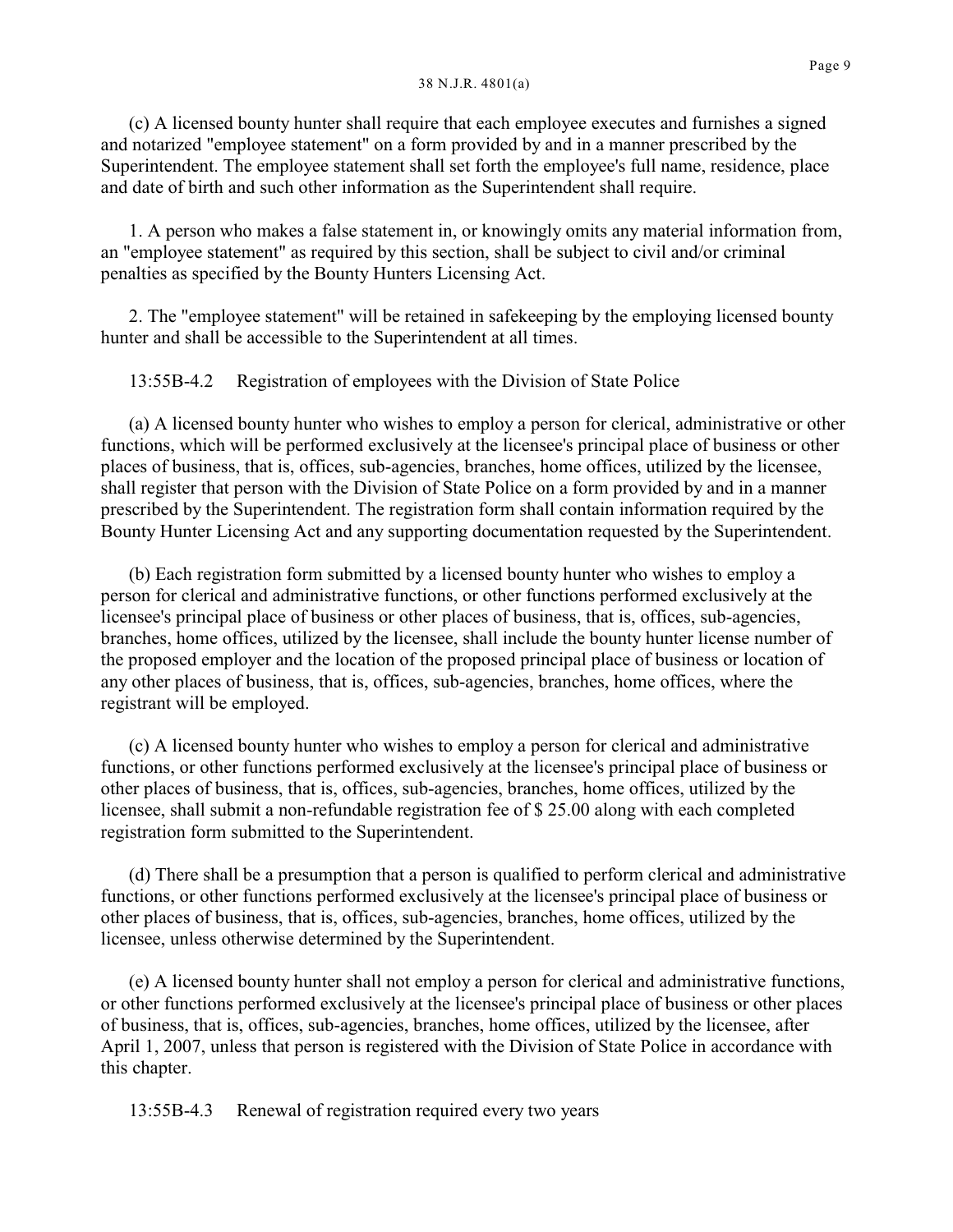(a) A licensed bounty hunter who wishes to continue to employ a person for clerical, administrative or other functions, which will be performed exclusively at the licensee's principal place of business or other places of business, that is, offices, sub-agencies, branches, home offices, utilized by the licensee, shall submit a renewal registration on a form provided by and in a manner prescribed by the Superintendent. A renewal registration form must be forwarded to the Superintendent no later than 60 days prior to the expiration of an employee's approved two-year registration period.

(b) A licensed bounty hunter who wishes to continue to employ a person for clerical, administrative or other functions, which will be performed exclusively at the licensee's principal place of business or other places of business, that is, offices, sub-agencies, branches, home offices, utilized by the licensee, shall submit a non-refundable renewal registration fee of \$ 25.00 along with his or her completed re-registration form to the Superintendent.

13:55B-4.4 Disqualification of a prospective or current employee by the Superintendent

(a) The Superintendent, after examination of initial registration and renewal registration forms and such further inquiry and investigations as the Superintendent shall deem proper as to the good character, competency, and integrity of an employee, shall make a determination of whether a prospective or current employee is qualified to perform clerical and administrative functions, or other functions performed exclusively at the licensee's principal place of business or other places of business, that is, offices, sub-agencies, branches, home offices, utilized by the licensee.

(b) If it is determined that a prospective employee is not qualified or a current employee is no longer qualified to perform clerical and administrative functions, or other functions performed exclusively at the licensee's principal place of business or other places of business, that is, offices, sub-agencies, branches, home offices, utilized by the licensee, the Superintendent shall notify the licensed bounty hunter who wishes to employ or employs a prospective or current employee to deny or terminate employment.

(c) The Superintendent may disqualify a prospective or current employee from employment by a licensed bounty hunter if it is determined that:

1. The prospective or current employee has been convicted of any act or acts which would be a first, second, third, or fourth degree crime under Title 2C, New Jersey Code of Criminal Justice or under the laws of any other state;

2. The prospective or current employee has been convicted of any offense, in this or any other state, involving the unlawful use, possession, or sale, of a controlled dangerous substance as defined in *N.J.S.A. 2C:35-2*;

3. The prospective or current employee has been convicted of any offense, in this or any other state, where employment by a licensed bounty hunter would be contrary to the public interest, as determined by the Superintendent;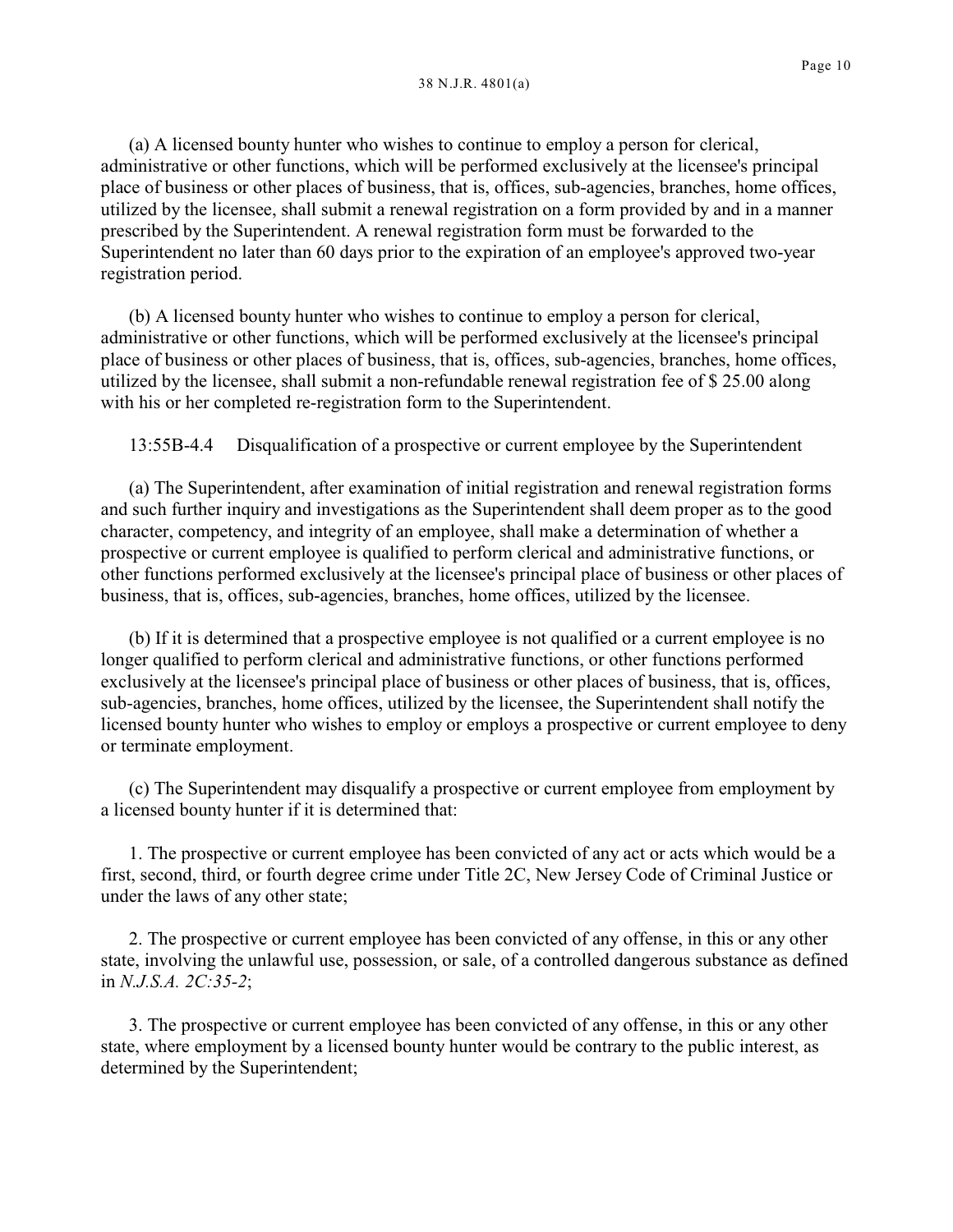4. The prospective or current employee is alleged to have violated one of the provisions of *N.J.S.A. 45:19-28* et seq., the Bounty Hunter Licensing Act;

5. The prospective or current employee has failed to comply with any of the rules in this chapter;

6. The prospective or current employee has knowingly made a false material statement or omitted information in an "employee statement," registration form, or any other form required by the Superintendent under the rules in this chapter;

7. The prospective or current employee has demonstrated bad moral character, incompetence, or untrustworthiness; or

8. The Superintendent determines that good cause exists to deny, revoke, suspend, the employment of a prospective or current employee in the interest of public safety.

13:55B-4.5 Termination of employment

A licensed bounty hunter who employs a person for clerical, administrative or other functions, which will be performed exclusively at the licensee's principal place of business or other places of business, that is, offices, sub-agencies, branches, home offices, utilized by the licensee, pursuant to this chapter, is required to notify the Superintendent when a registered employee's employment is terminated. Such notification shall be in writing, within 10 days of the termination of employment, and shall state the nature of the termination, that is, fired, resigned, quit, etc., and reasons for the termination.

# SUBCHAPTER 5. BOUNTY HUNTER BADGES, UNIFORMS, IDENTIFICATION CARDS AND OTHER INSIGNIA

13:55B-5.1 Badges and uniforms

(a) A licensed bounty hunter or employee of a licensed bounty hunter shall not use a title, badge, uniform, or other insignia, that is likely to be confused with that of any law enforcement officer of the Federal government, a state, or any political subdivision thereof.

(b) The use, exhibit, and display, of the Great Seal of the State of New Jersey by a licensed bounty hunter or employee of a licensed bounty hunter is strictly prohibited by *N.J.S.A. 52:2-3*.

13:55B-5.2 Identification cards

(a) A bounty hunter shall be responsible for safekeeping of the bounty hunter identification card and shall not lend, let, or allow, any other person to use, possess, exhibit, or display the card.

(b) No person shall duplicate or reproduce a bounty hunter identification card in any manner without the written approval of the Superintendent.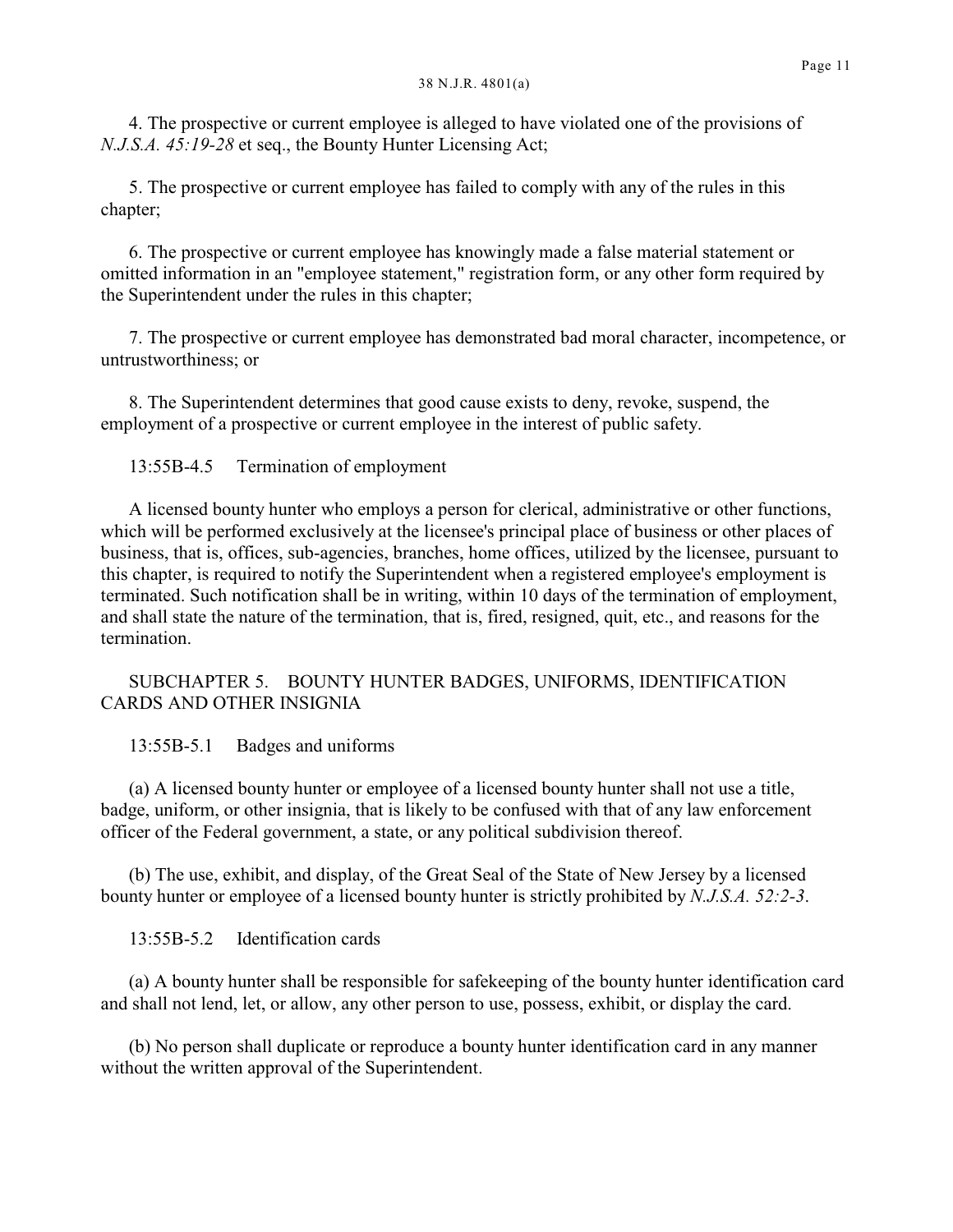(c) If it is established that a bounty hunter identification card has been lost or destroyed, the Superintendent shall, upon payment of a non-refundable \$ 30.00 duplication fee, cause to be issued a duplicate identification card.

(d) A bounty hunter whose license has been revoked, suspended, or not renewed, shall immediately surrender the bounty hunter license and identification card to the Superintendent. Any person who fails to surrender an identification card and/or misuses an identification card, as described in (a) and (b) above or as described in the Bounty Hunter Licensing Act, shall be subject to civil and/or criminal penalties as specified in *N.J.S.A. 45:19-28* et seq.

13:55B-5.3 Carrying and producing bounty hunter identification cards

A licensed bounty hunter shall carry their bounty hunter identification card whenever employed as, or performing the functions of, a bounty hunter and shall produce same upon request, except where doing so would compromise the bounty hunter's safety and/or assignment.

SUBCHAPTER 6. IMPLEMENTATION AND ADMINISTRATION OF THE BOUNTY HUNTER LICENSING ACT

13:55B-6.1 Submission of applications, forms, other documents, and fees

(a) All applications, forms, other documents, and fees required by this chapter shall be forwarded to the headquarters of the Division of State Police in the Department of Law and Public Safety in a manner prescribed by the Superintendent which may include electronic submission.

(b) Unless otherwise prescribed by the Superintendent, applications, forms, and other documents shall be mailed to:

 Superintendent Division of State Police PO Box 7068 River Road West Trenton, NJ 08628-0068

13:55B-6.2 Inspection of licensed bounty hunter records

(a) For the purpose of investigating whether a person has engaged in, or is engaging in, any act or practice declared unlawful under this chapter or under the Bounty Hunter Licensing Act, or for the purpose of investigating the character, competency, integrity, or methods of operation of applicants, licensees or registrants therein, the Superintendent shall have the power to:

1. Inspect the principal place of business and/or the location of any other places of business, that is, offices, sub-agencies, branches, utilized by applicants, licensees or registrants, at any time and without notification;

2. Examine and impound any record, book, computer, electronic database, recording device, document, account, paper, or other tangible thing, which is connected with any investigation; and